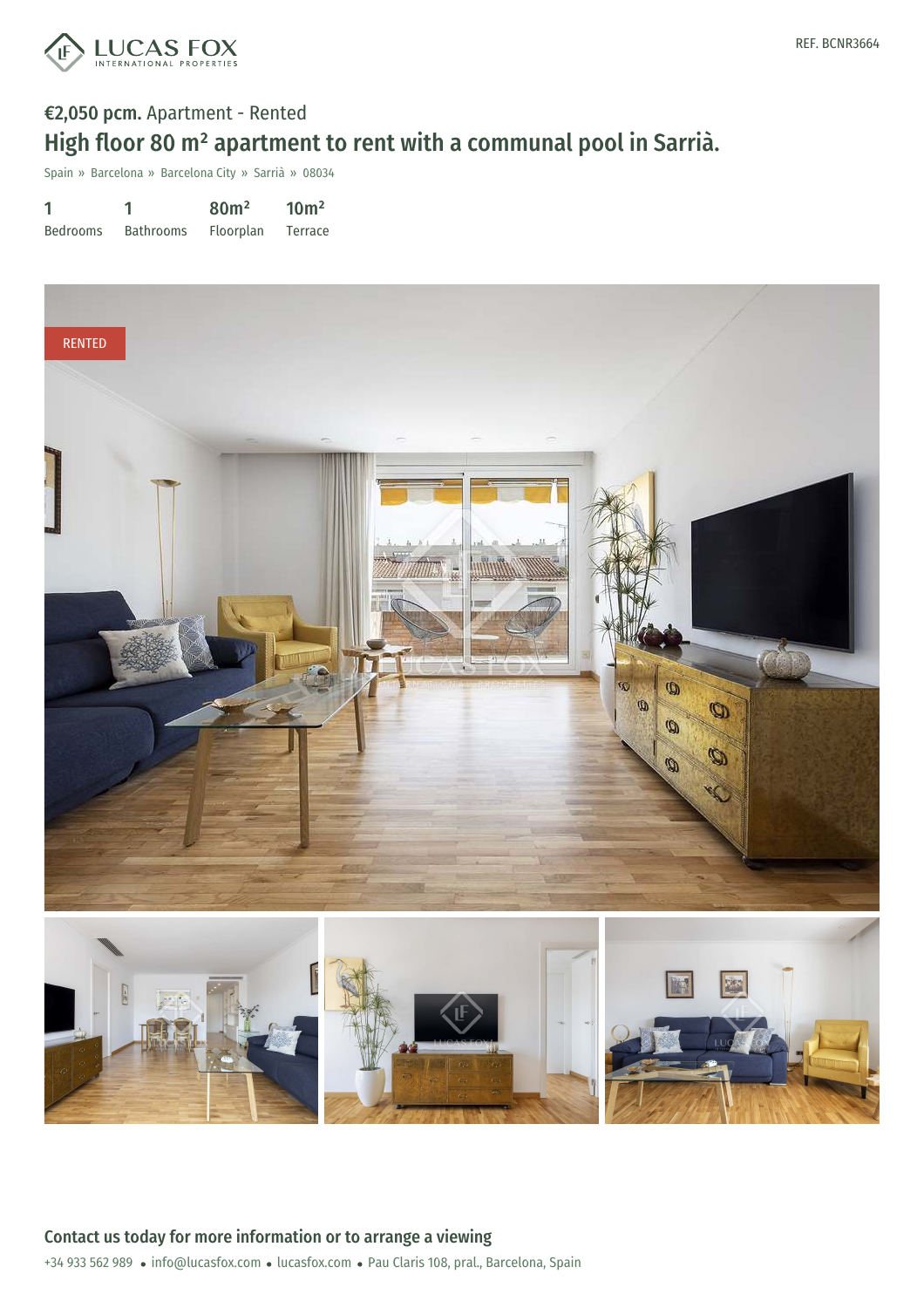

## €2,050 pcm. Apartment - Rented High floor 80 m² apartment to rent with a communal pool in Sarrià.

Spain » Barcelona » Barcelona City » Sarrià » 08034

| 1               |                  | 80 <sup>m²</sup> | 10 <sup>m²</sup> |
|-----------------|------------------|------------------|------------------|
| <b>Bedrooms</b> | <b>Bathrooms</b> | Floorplan        | Terrace          |

## OVERVIEW

## Furnished, top floor apartment with a swimming pool, for rent in Sarrià, Barcelona.

In the prestigious Sarrià neighbourhood of Barcelona's Zona Alta district we find this charming, fully renovated 80 m² property available for rent. This particular apartment enjoys a lofty position on the sixth floor of the building, a height which affords it plenty of natural light, good ventilation and views.

The apartment consists of a living room, kitchen, bedroom and en-suite bathroom with a marble bathtub. The windows are double glazed and there are built-in wardrobes in the bedroom. The apartment offers a private terrace of some 10 square metres as well as enjoying access to the roof terrace with its communal swimming pool and solarium.

The property is being let fully furnished and the kitchen is well equipped, ideal for anyone looking for a property that is ready to move into.

Bright, peaceful and comfortable.



[lucasfox.com/go/bcnr3664](https://www.lucasfox.com/go/bcnr3664)

Mountain views, Sea views, Swimming pool, Terrace, Concierge service, Lift, Natural light, Wooden flooring, Communal terrace, Parking, Air conditioning, Built-in wardrobes, Double glazing, Equipped Kitchen, Exterior, Heating, Near international schools, Pet-friendly, Renovated, Security, Service entrance, Storage room, Transport nearby, Views

Minimum Rental Period: 12 Months.